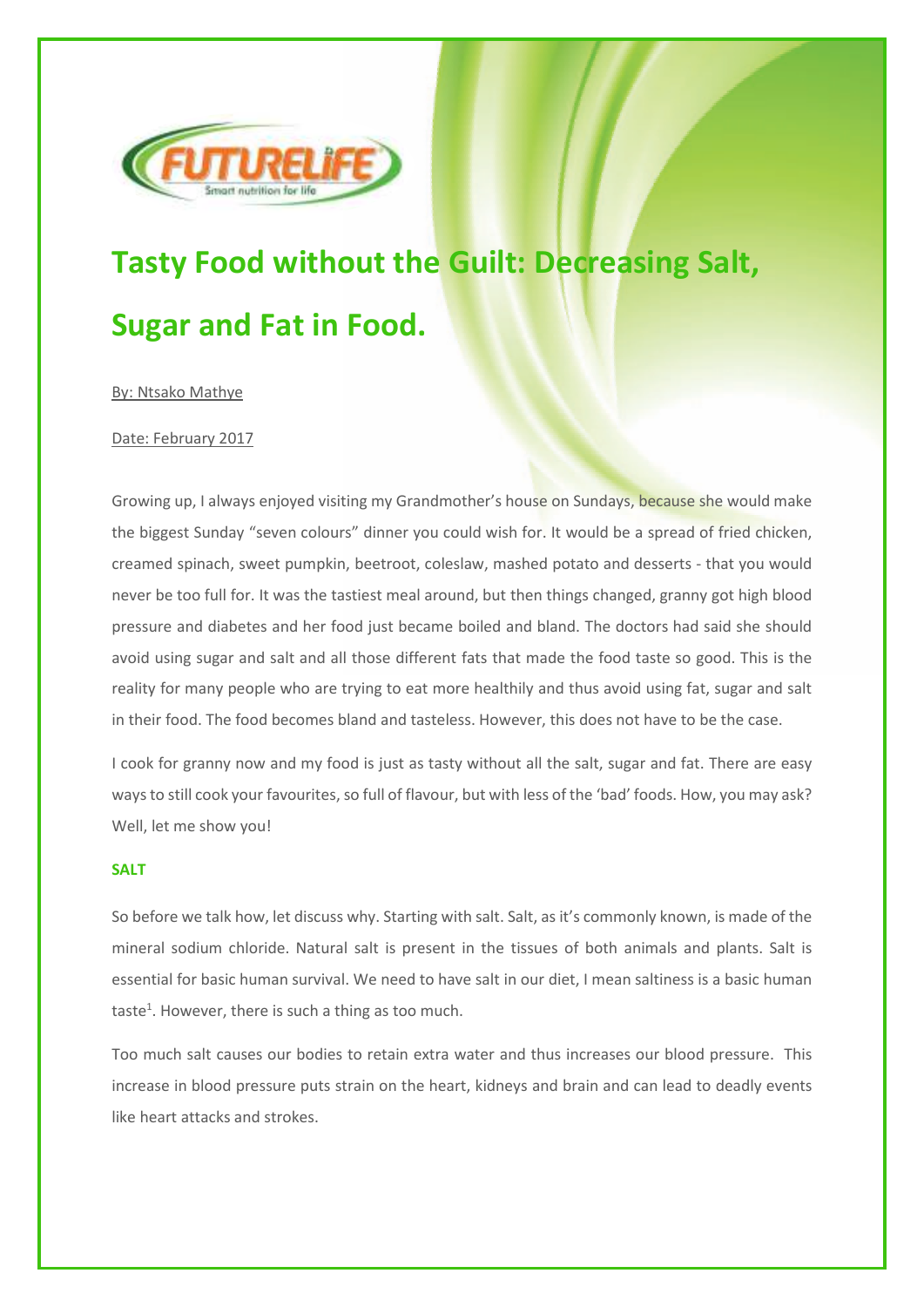On a daily basis adults should be eating a maximum of 6g of salt<sup>2</sup>, most of us consume much more than that. Most of the salt we eat is "hidden salt" in processed foods. On average only 20% comes from the salt we add while cooking or at the table.

# **How to reduce salt intake**

- Get rid of your salt shaker or at least stop adding extra salt at the table.
- Read labels and avoid buying foods that contain large amounts of salt like packet soup, stock cubes, preserves, sauces and certain spices.
- Learn to cook using other seasoning such as fresh, frozen or dried herbs, onions, garlic, chillies, ginger, cinnamon, lemon juice, pepper and vinegar<sup>2</sup>. Be aware that many spices have salt added to them.

## **SUGAR**

Without getting into the debate on whether sugar is an additive or not, most of us love sweet things and to some extent, we all have a sweet tooth, that's because sweetness is another basic taste.

Sugar, like salt, is not bad in moderation, it's the amount that we consume that can be worrisome. Sugar contains energy without other nutritional benefits and having too much can increase your weight and lead to obesity, thereby increasing your risk of various chronic diseases.

#### **How to cut down on sugar**

Firstly, like salt, it's the hidden sugar that most of us need to be most concerned about. Many processed foods like sauces, certain cereals and baked goods contain large amounts of added sugar. Not to mention the huge amounts in sugar sweetened drinks.

Due to the fact that processed and store bought foods often contain too much sugar, it is advisable to prepare your food at home, in the healthiest possible way. Preparation without sugar was a challenge to me when it came to making scrumptious foods such as pumpkin and glazed carrots for that Sunday lunch. However, you can substitute sugar in the following ways to make sure you stick to the sugar intake guidelines. For more on these guidelines visit http://futurelife.co.za/much-sugar-consume/.

- Don't add sugar to already sweet foods. Foods like carrots and pumpkin have a natural sweet taste that can be enhanced by adding ingredients like cinnamon instead of sugar.
- Honey can be used as a sugar alternative. Honey contains beneficial anti-inflammatory properties and vitamins and minerals. Be aware that honey is still energy dense and can spike sugar levels, so usage should be limited.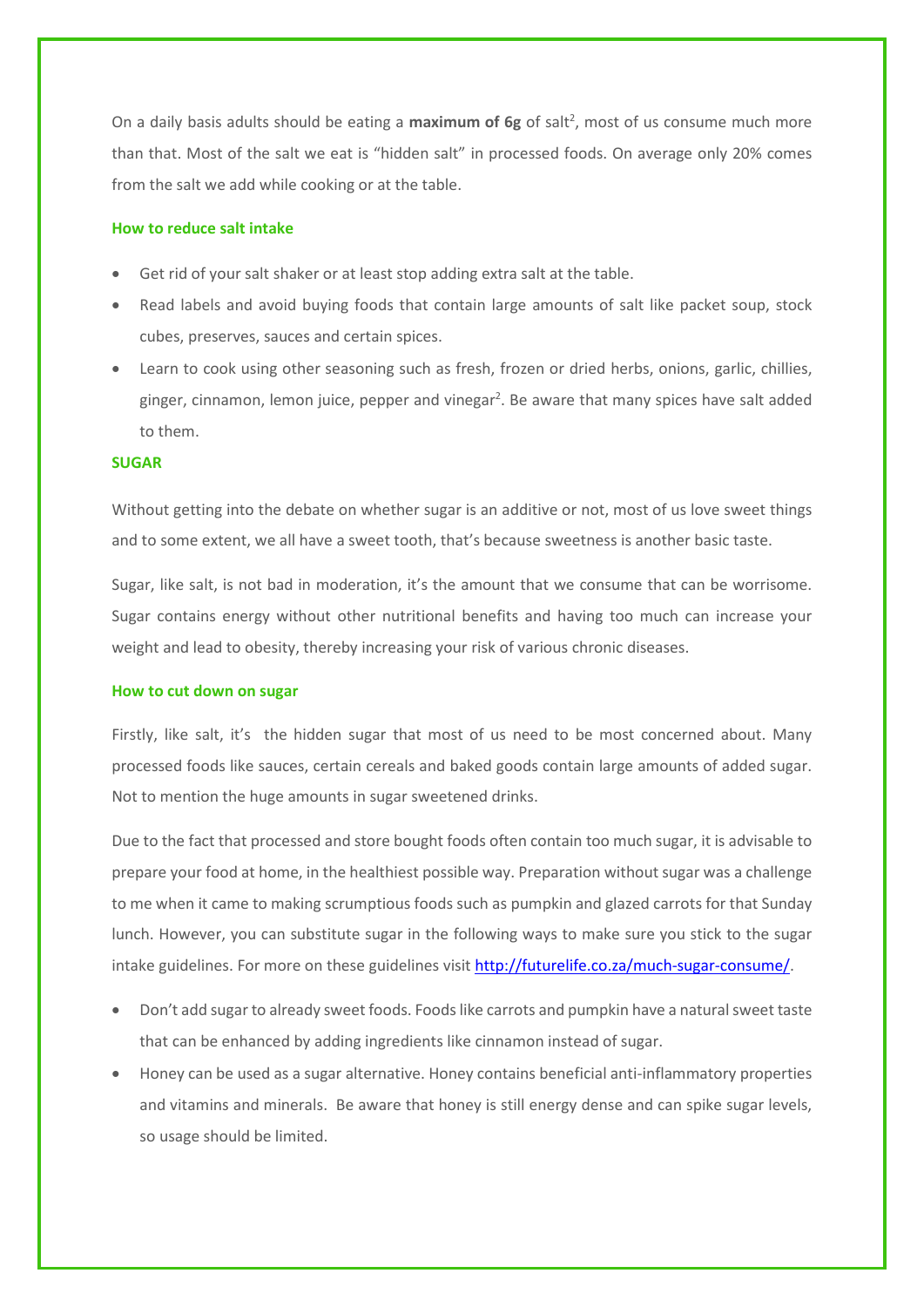- In baking, substitute some sugar with a fruit puree such as apple or banana. Not only are you decreasing the sugar but increasing fibre and nutrients.
- Sweeteners, such as xylitol, agave and stevia are also widely available lower calorie sugar substitutes to use in baking<sup>3</sup>.

## **FAT**

Fat is a necessary part of the diet with many vital functions to perform, however, all fats are not made equally. There are good fats which are your unsaturated fats and bad fats which are saturated and trans- fats. Unsaturated fats are considered to be most "heart healthy" options. These good fats are normally liquid at room temperature and derived from plant sources, although omega-3 fatty acids from fish are also great. The bad, saturated fats are those that can clog up arteries. These saturated fats are normally solid at room temperature and derived from animal sources<sup>4</sup>.

As much as fat can add taste to food, it can also lead to weight gain because it is extremely energy dense. Adding extra fat to food is increasing the energy content of that meal and this extra energy can lead to weight gain. While we need some good fats, even these need to be limited for weight management. So how do you make delicious meals without adding the extra fat? Easy, it's all in the way you cook.

Many methods of cooking still enhance the flavour of food without the need to add additional fat. Try the following cooking methods instead of frying:

- Grilling
- Braai
- Steaming
- Poaching
- Baking and roasting
- Sautee and stir frying
- Braising and stewing

When choosing your red meat, choose cuts that are lean or remove extra fat from meat prior to cooking. Remove the skin and excess fat from poultry in the same manner. Fish is a lean animal protein source and it contains the best fat there is, omega-3 fatty acids<sup>3</sup>.

Also it's important to remember is that you should limit sauces that are high fat, like mayonnaise, certain salad dressings and gravy. Go for a lower fat option like a vinegar based dressing or "lite"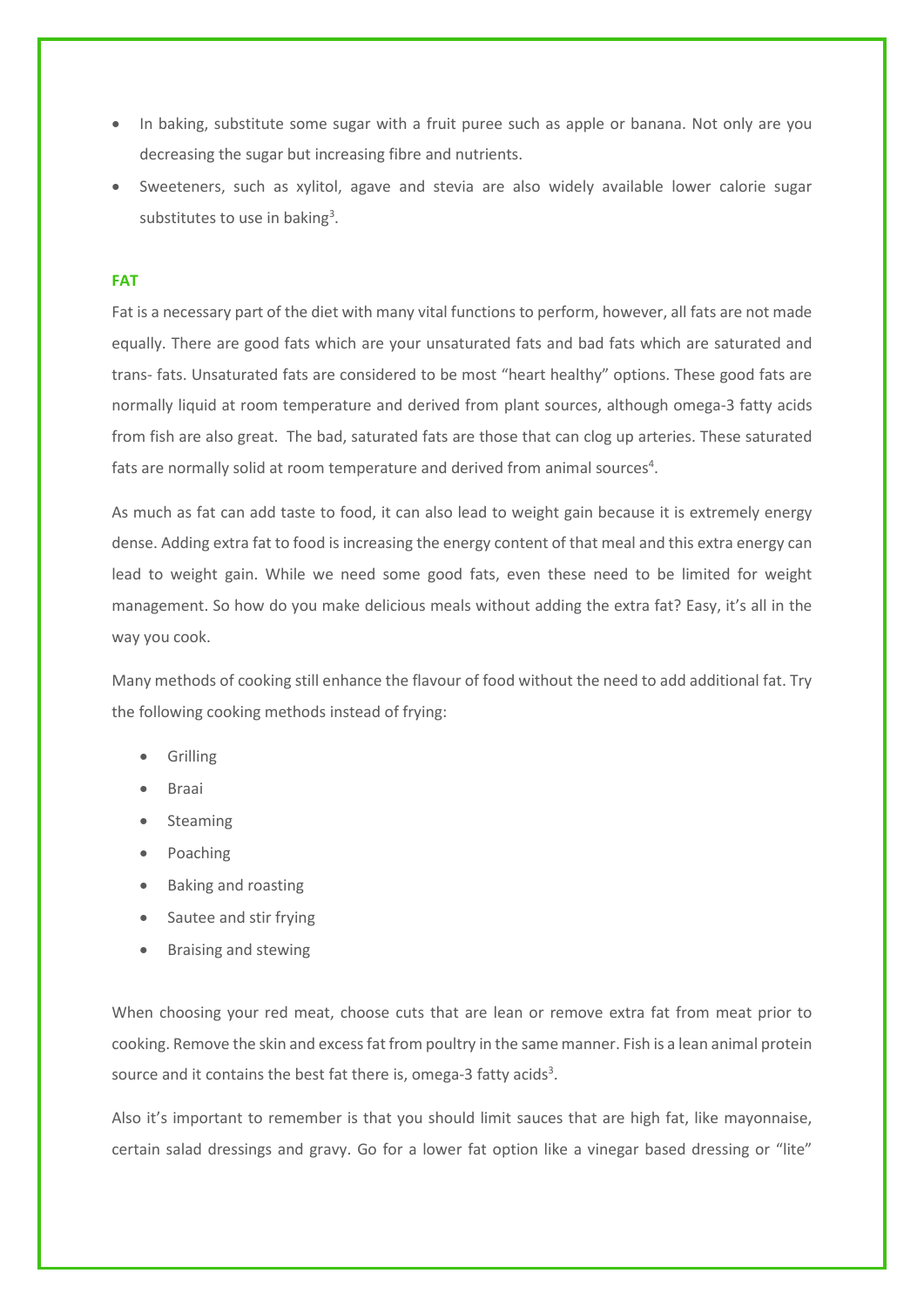mayonnaise to decrease the fat. When making your own sauce, fight the urge to use cream and rather add low-fat milk, it is the small changes that make a big difference in the long run<sup>1,5</sup>.

# **SHOPPING**

One last tip to make sure you not consuming more sugar, salt and fat then you should is to read the labels of the foods that you buy. Use the following robot colour guide to help you decide what to buy. Green means good to go, orange, you should limit and red, rather stay away<sup>6</sup>.

| Nutrient (per 100g) | Low          | <b>Moderate</b> | <b>High</b> |
|---------------------|--------------|-----------------|-------------|
| Fat                 | $<$ 3g       | $3-20g$         | >20g        |
| Saturated fat       | < 1.5g       | $1.5-5g$        | >5g         |
| Sugar               | $<$ 5 $g$    | $5-15g$         | >15g        |
| Sodium (salt)       | $<$ 120 $mg$ | 120-600mg       | $>600$ mg   |

So next time your friend or family member with a lifestyle disease comes along for dinner, don't feel limited, get creative. Rather make these simple changes and your meals can still be tasty and enjoyed by the whole family. We should all be eating more carefully in any event, prevention is better than cure. Enjoy experimenting and using these newly learned tips on how to make food delicious without being deadly.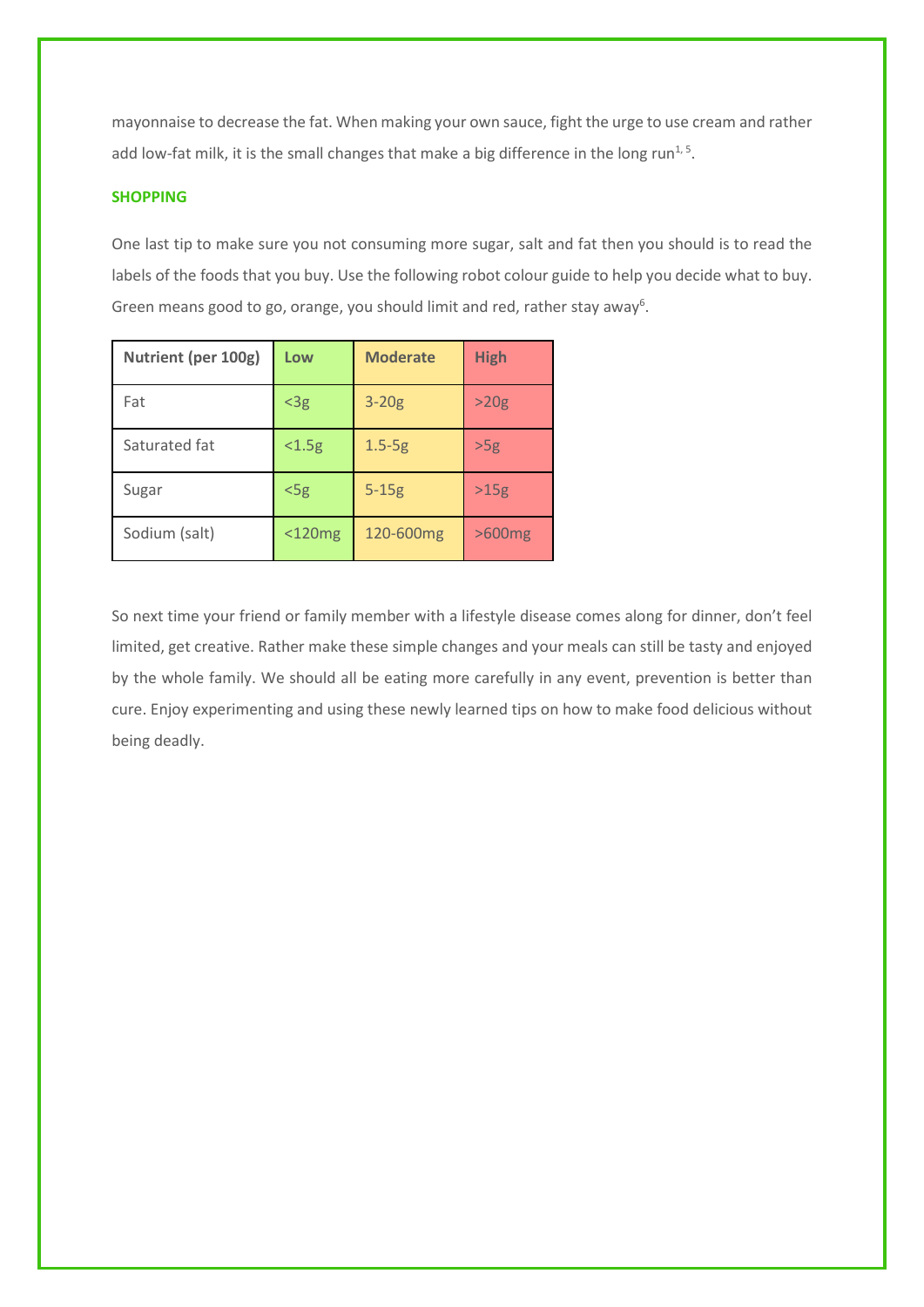## **WHERE DOES FUTURELIFE® FIT IN?**

## **Sugar**

FUTURELIFE® products contain added sugar in limited amounts that are in line with the WHO guidelines and would not contribute excessively to your daily allowance. We also have products with no added cane sugar such as our FUTURELIFE® Zero Smart food™ and FUTURELIFE® Zero with Oats. Below is a table summarising the total sugar content of some FUTURELIFE® products per serving.

| Products and sugar content per serving  | Amount of sugar (all forms of sugar, natural |  |  |
|-----------------------------------------|----------------------------------------------|--|--|
|                                         | (including lactose) and added)               |  |  |
| 50g FUTURELIFE® HIGH ENERGY Smart food™ | 7.5 g(1.5 tsp of sugar)                      |  |  |
| 50g FUTURELIFE® HIGH PROTEIN Smart      | 6g                                           |  |  |
| food™                                   |                                              |  |  |
| 40g FUTURELIFE® ZERO Smart food™        | 3.5g (zero added cane sugar)                 |  |  |
| 40g FUTURELIFE® ZERO with Oats          | 0.8g (zero added cane sugar)                 |  |  |
| FUTURELIFE® High Protein LITE SmartBar  | $4.5g - 5.4g$                                |  |  |
| 50g FUTURELIFE® Smart Oats®             | 7.6g (1.5 tsp of sugar)                      |  |  |

# **Salt**

As per the table below, all relevant FUTURELIFE® products already meet the guidelines for both the 2016 as well as the 2019 Sodium reduction regulations. FUTURELIFE® products can therefore be enjoyed without the concern of consuming excessive amounts of salt.

| <b>PRODUCT</b>                                                  | Sodium (mg)<br>per 100g | Does it comply to<br>regulations for<br>2016 | Does it comply to<br>regulations for 2019<br>max total sodium<br>400mg/100g |
|-----------------------------------------------------------------|-------------------------|----------------------------------------------|-----------------------------------------------------------------------------|
| <b>FUTURELIFE<sup>®</sup> HIGH ENERGY Smart Food™</b>           | 284                     |                                              |                                                                             |
| <b>FUTURELIFE<sup>®</sup> HIGH PROTEIN Smart Food™</b>          | 360                     |                                              |                                                                             |
| FUTURELIFE® CRUNCH Smart Food™<br>(original)                    | 216                     |                                              |                                                                             |
| <b>FUTURELIFE<sup>®</sup> CRUNCH Smart Food™</b><br>(Chocolate) | 238                     | <b>Yes</b>                                   | Yes                                                                         |
| FUTURELIFE® ZERO Smart Food™                                    | 348                     |                                              |                                                                             |
| FUTURELIFE® ZERO With Oats™                                     | 251                     |                                              |                                                                             |
| <b>FUTURELIFE<sup>®</sup> Smart Oats<sup>®</sup></b>            | 281                     |                                              |                                                                             |
| <b>FUTURELIFE<sup>®</sup> KIDS Smart Food™</b>                  | 367                     |                                              |                                                                             |
| FUTURELIFE <sup>®</sup> KIDS Smart Oats <sup>®</sup>            | 165                     |                                              |                                                                             |

# **Fat**

Most FUTURELIFE® products have a moderate total fat content, lying on the lower side of the "moderate" range, the same can be said for the saturated fat content. Further to this, almost all of the FUTURELIFE® products including FUTURELIFE® HIGH ENERGY Smart food™, FUTURELIFE® HIGH PROTEIN Smart food™ and FUTURELIFE® Smart White Bread™ are high in Omega-3 fatty acids.